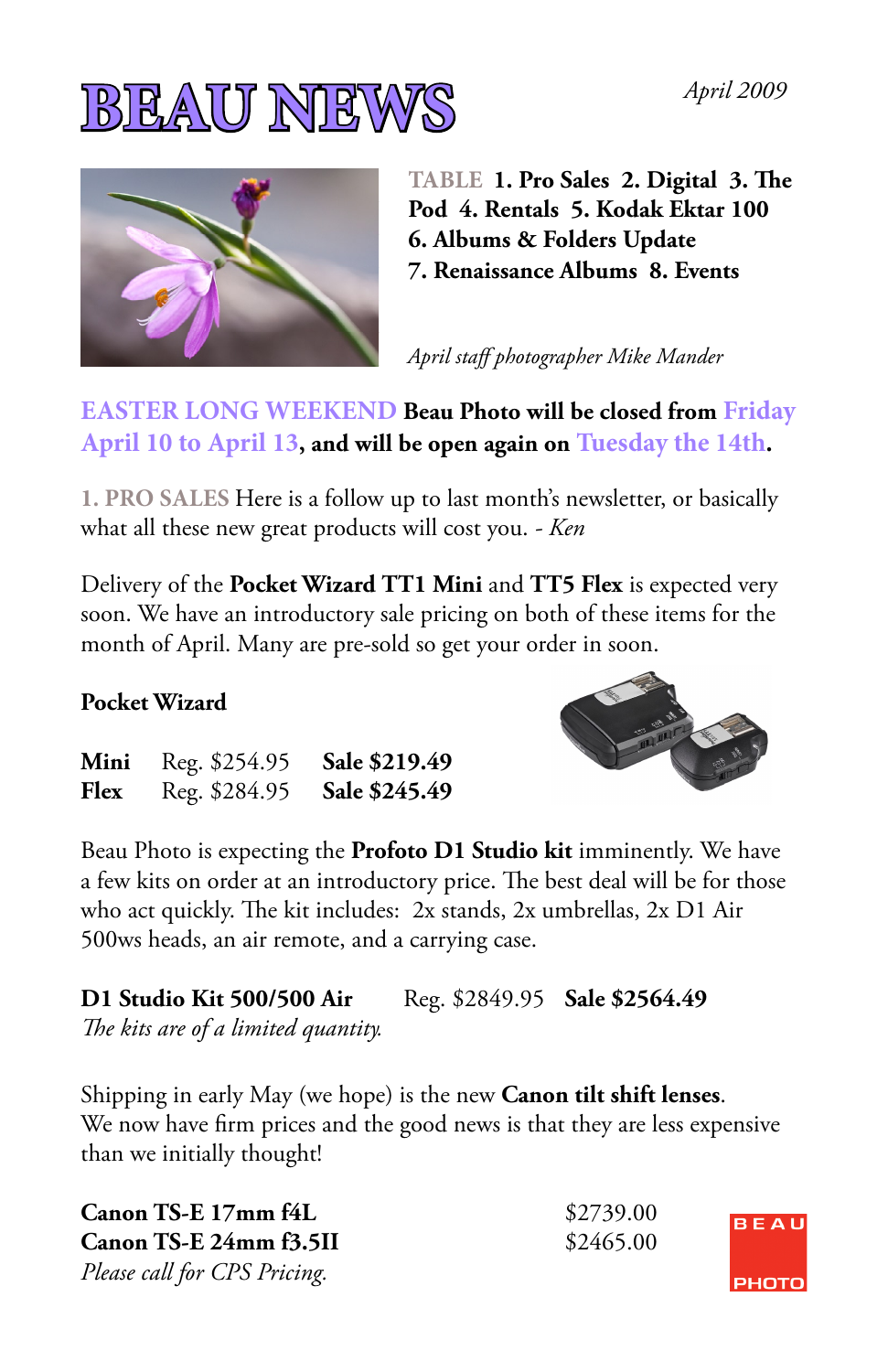### **2. DIGITIAL** *Announcement* **Beau Photo Supplies & Phase One** *- Mike*

I am happy to announce that Beau Photo will now be selling **Phase One** digital backs(**<http://www.phaseone.com/>**). As Vancouver's premier professional photographic imaging dealer, we have decided to expand our high end digital line-up, to better serve local pro photographers.

Beau Photo has been supporting the local professional photography community for many years, selling and renting first Imacon digital backs, then when Imacon merged with Hasselblad, the resulting line of Hasselblad digital backs and their modern autofocus 645 'H' camera system. We have absolutely no intention of discontinuing sales, support and rentals of Hasselblad's top-notch product line (indeed, we have just upgraded our demo/rental H3DII system to the latest 50 megapixel model, the H3DII-50!) however since many of our customers have, over the years, bought into the Phase One system either through other dealers or from the used market, we felt the timing was right to finally expand. This is no different than, of course, selling and supporting both Nikon and Canon 35mm D-SLR systems, as an example.

We will eventually be stocking two different demo systems for you to test or rent, first starting with the **P45+ kit,** which includes their latest **39 megapixel** digital back, the Phase One **645 AFD body** as well as a raft of lenses, all their latest 'Digital' versions. These lenses include: a *28mm f/4.5 AF, 45mm f/2.8 AF, 80mm f/2.8 AF, 120mm f/4 MF Macro, 150mm f/2.8 AF* and the *75-150mm f/4.5 AF Zoom*.



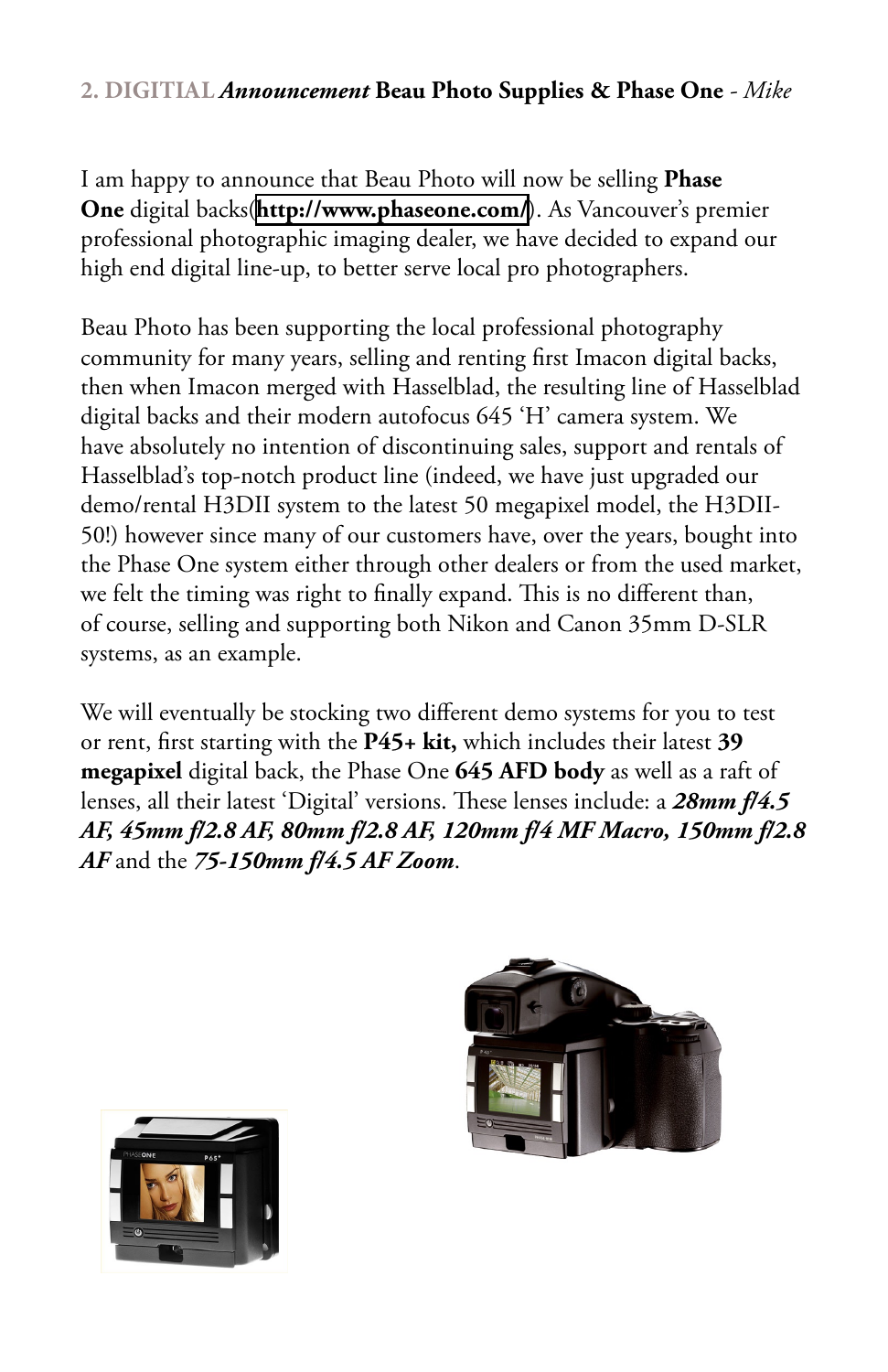### **What is a Phase One 645 body?**

Well early last year, Phase One and Mamiya entered into a partnership and the Phase One 645 AFD is essentially a rebranded **Mamiya 645 AFD III,** taking any Mamiya 645 lenses you might already own. In conjunction with Phase One, many of Mamiya's lenses have received a "makeover" to work more effectively with digital backs. On top of this, some new extremely high quality lenses are to be released which sport the resolving power needed to make the most of the latest ultra high-resolution sensors. The brand new *28mm ultra-wide* is one of these newly designed lenses and is full-frame 645, so it can be used with film or digital, including the new 60 megapixel full-frame 645 sensor.

Depending on how this lens system and camera system proves itself, and depending on feedback from you, our customers (please let us know what you think!), we may either get another **Phase One 645 AFD** kit with their **P65+ back**, sporting the new 60 megapixel sensor, or we may decide to just get the P65+ digital back with a Hasselblad H-mount, to work in conjunction with our existing set of rental Hasselblad H lenses and our 645 H2 body.

Any Phase One products you might want to buy, digital backs or complete camera systems, accessories, upgrades to newer models, extended warranties, Capture One software... anything that Phase One sells will be available to order from Beau Photo. And as with all of our other product lines, we will fully support you with technical assistance, rental equipment, emergency loaners whenever possible, all the things that keep you coming back to Beau Photo!

Since I have not yet had an opportunity to test the new gear out personally, there is not much I can say about it in detail just yet. Rest assured that as soon as we get the first Phase One system, I will be putting in some time behind the viewfinder, testing the lenses and putting it through its paces so that I can help with any questions you have about this new equipment! Look for more detailed information in our upcoming newsletters.

Lastly, we will be offering some Phase One information and training sessions in mid-April together with the Phase One rep for Canada. More details to follow on our website at **<http://www.beauphoto.com/phase/>** and watch your email inboxes as well, since we will be sending out more info leading up to these events scheduled for the week of April 13th..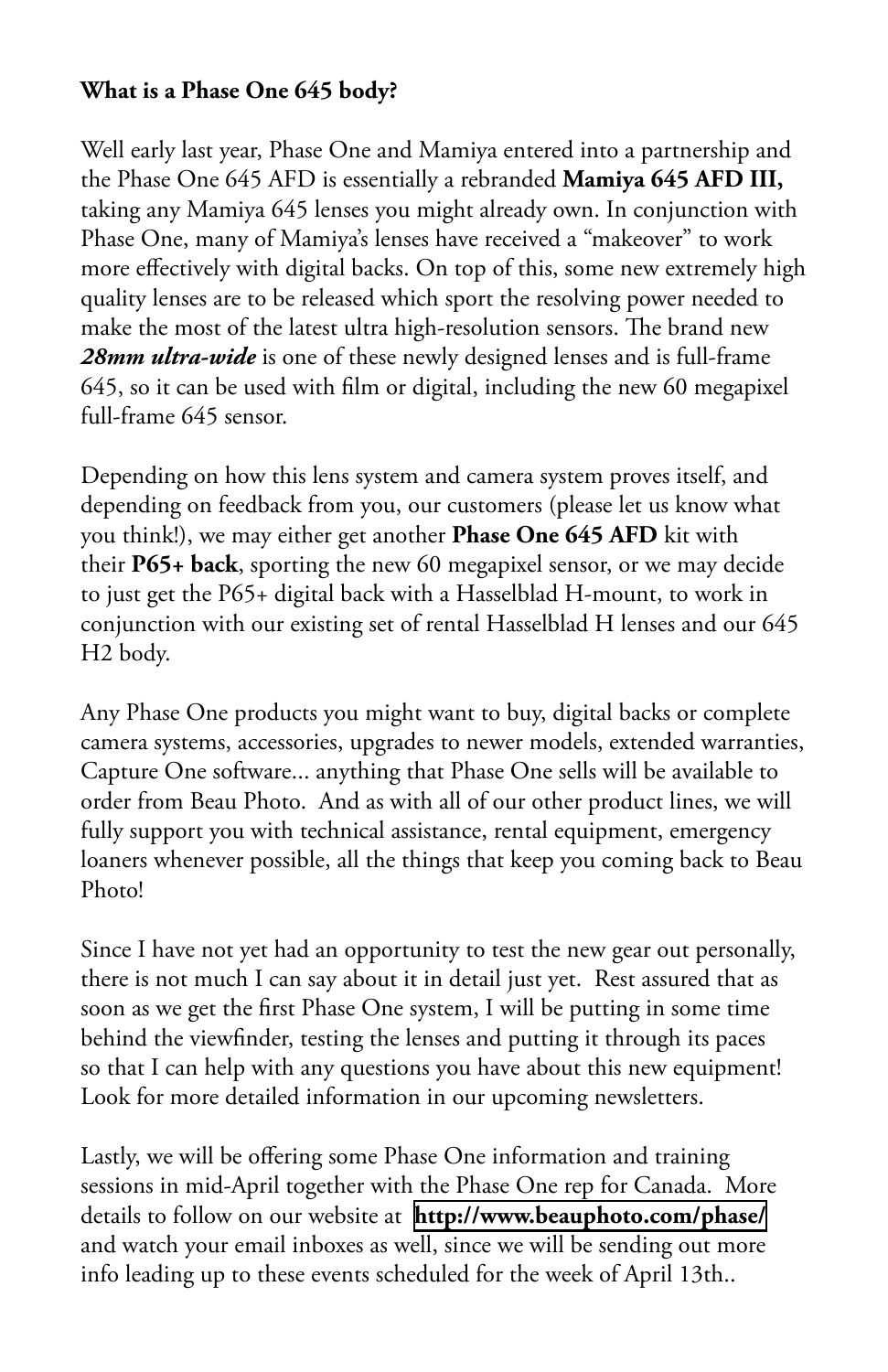#### **3. THE POD** *<i>Jason*

Is it a tripod? A beanbag? It's both! At first it was the wooden tripod, the ubiquitous contrivance used since the early days of photography to support the massive heft of the large format cameras. Then something happened… cameras and film began to shrink in size, as the general population began to start snapping pictures and wanted more portability. Tripods wouldn't do – too big. Enter the humble beanbag. The beanbag could do things the large, heavy & cumbersome tripod could not do. Beanbags are small, lightweight, unobtrusive and much more portable. They can be used at venues where tripods are banned, making them very versatile. You can put them on a fence, a post, a window sill or even directly on the ground.

So, what's so different about The Pod? It is the bastard child of the aforementioned devices used by photographers for generations….it is a bean bag with a ¼" screw built into it. Genius! It does everything a traditional bean bag does, but is more versatile. The Pod allows you to carry the bag and camera as a single unit, allows you to alter the angle of the camera without the camera slipping off, has a non-slip base and is water resistant. The Pod comes pre-filled with plastic beads, but the chamber is closed with Velcro, so in theory, you can take out the beads to make The Pod ultraportable. You just fill it up with sand, twigs, tree bark, etc when you get to your destination.

Here at Beau Photo, we have the RED Pod, and the YELLOW Pod in stock. The RED Pod is the larger of the two, and will support most DV cameras, point & shoot cameras up to a small SLR. The YELLOW Pod is a smaller version that will support compact point & shoot cameras as well as compact DV cameras.



**RED Pod** \$15.50 **YELLOW Pod** \$13.50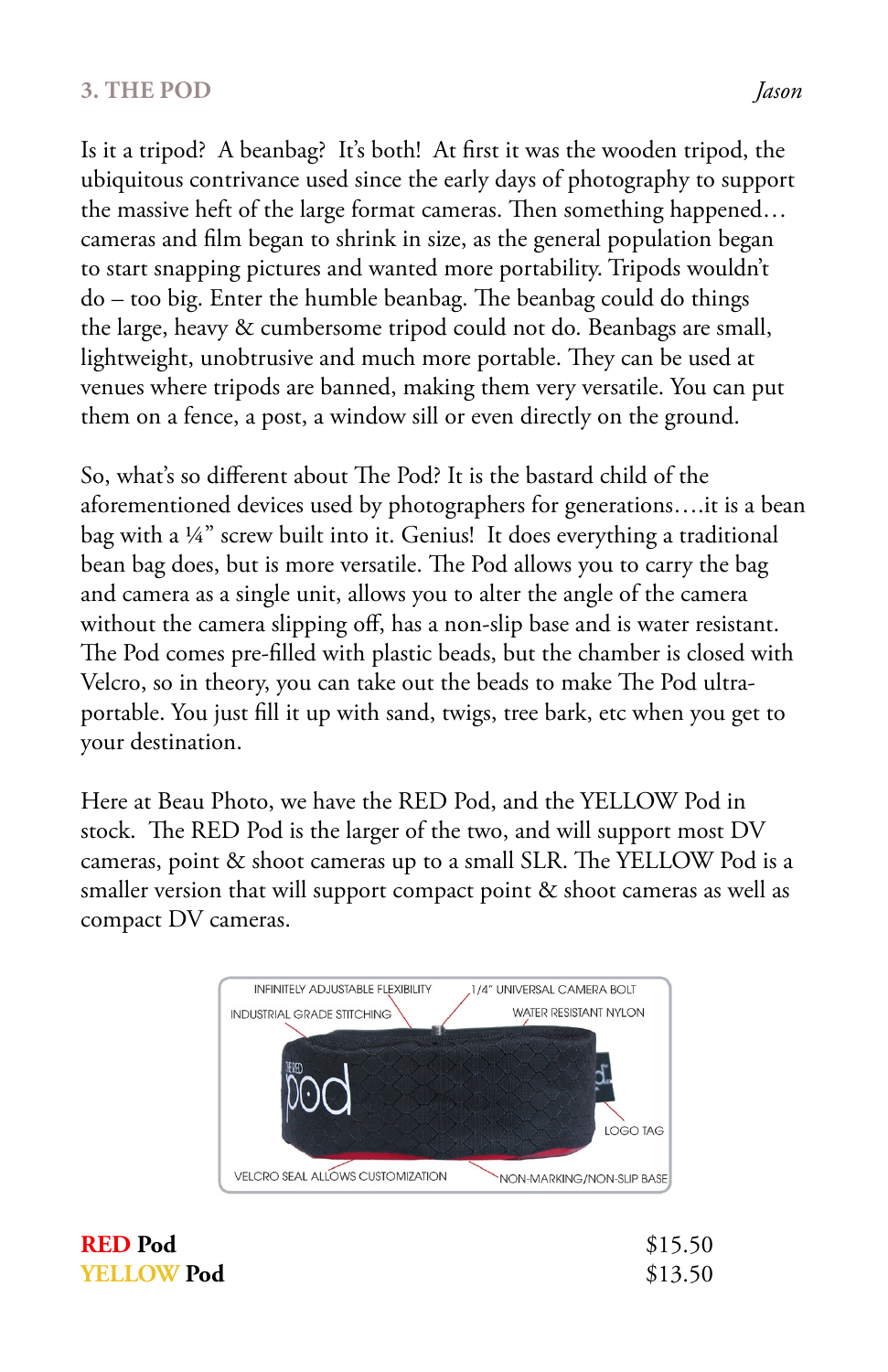#### **4. RENTAL** *Kathy*

This month is all about the megapixels! We have just upgraded our **Hasselblad medium format** digital back to the **H3DII-50** version. That is *50 million beautiful pixels* capturing your vision and making it a reality. This camera will give you a 300MB file you can really get into, and then send to the printer to get big beautiful prints from. Combined with the high quality lenses from Hasselblad, it makes a great camera for your next studio session. Give us a call for details or to reserve it. Also new in rentals, as well as new to Beau (have a look at Mike's writeup for details) is the **Phase One P45+**. We now have the *39Mp* back from Phase in our rentals. Paired with a **Phase One (Mamiya) 645 AFD body** and lenses and Capture One software, it will be a great addition to our rental department.

If digital backs are not quite quick enough for you, we have the **Nikon D3X** at *24.5 Mp*, **Nikon D3** and **D700** at *12.1 Mp*, **D300** and **D90** at *12.3 Mp*. In **Canon** there is a **1Ds Mark III** and **5DMark II** at *21.1 Mp*, and the **50D** at *15.1Mp*. Now might be a good time to remind everyone that megapixels aren't everything! Digital cameras nowadays have many other features and abilities besides the size of their sensor - the Nikon D90 and the D700 appear equal, looking at megapixels alone, but they are very different! It does make an interesting comparison though, especially when you consider how far digital cameras have come. We have a Kodak DCS 620 camera on the shelf from 1999 that is 2Mp and used to cost over \$20,000! It is more of a conversation piece than a rental! Give Mike a call if you are considering a digital camera upgrade, or even a first digital camera purchase and he'll help you sort through the megapixel jungle. Our rental cameras are a great way for you to try out something you might be considering since we will give you one day of the rental charge back if you buy the same camera within 30 days.

### **An additional rental note - the Easter long weekend is coming up and with our one day weekend rate, which will cover both the Friday and Monday, it could be the perfect time to rent something fun!**

On another note: Quite at the other end of the megapixel spectrum, Sunday April 26th is **Worldwide Pinhole Photography Day**. People will be taking pictures with pinhole cameras on that day and posting the photographs in the web gallery. If you have any questions about building your own pinhole camera, e-mail or come by and see me, I'm happy to help you out. Have a look at the webpage for Pinhole day here - **<http://www.pinholeday.org/>**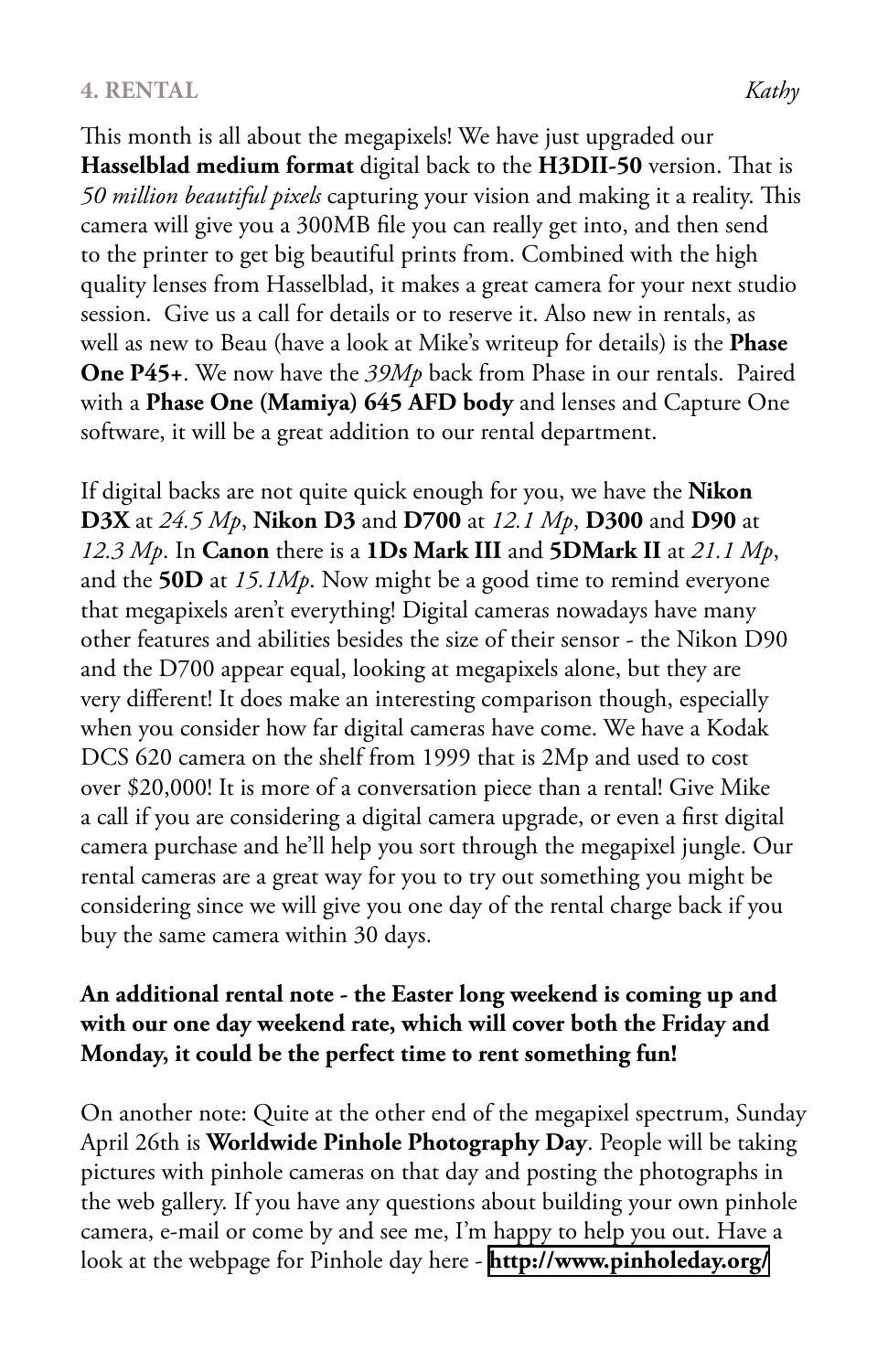## **5. EKTAR 100** *Dennis*

There has been exciting news in film. Recently Kodak Professional announced the new Ektar 100, the world's finest grain color negative film. Designed to replace the Ultra Color 100 film, the Ektar 100 features high saturation and ultra-vivid color. Photographs shot with the new film will have optimised sharpness, distinct edges and fine detail. Because of it's fine grain nature the film will be ideal for scanning and large size prints. Ektar 100 is available now in 135 format at Beau Photo at a low price, and will be available in 120 format as soon as this month.

**Ektar 100 135-36** \$4.98





## **6. ALBUMS & FOLDERS UPDATE** *Barb*

Those goofy weather people keep telling us that Spring is RIGHT around the corner. I'm reserving judgement... every time I think we're out of the woods, it snows, again. ( I'll be staging a protest, and welcome you all to join me) I'm looking forward to being warm again! Just say NO to snow... it obscures the Easter Egg hiding places!

I've approached our folder manufacturers about samples, including some of the ones we don't stock (but which have been special ordered in the past). We should be receiving them within the next couple of weeks, so please let me know if you'd like to have a set. We will be sending them out with Catalogue sets (2009 prices are now completely up to date), so if you haven't requested your update but need one, let me know. **[barb@beauphoto.com](mailto:barb@beauphoto.com )**

A happy and blessed Easter to all, and I hope the Easter Bunny fills everybody's basket with yummy treats.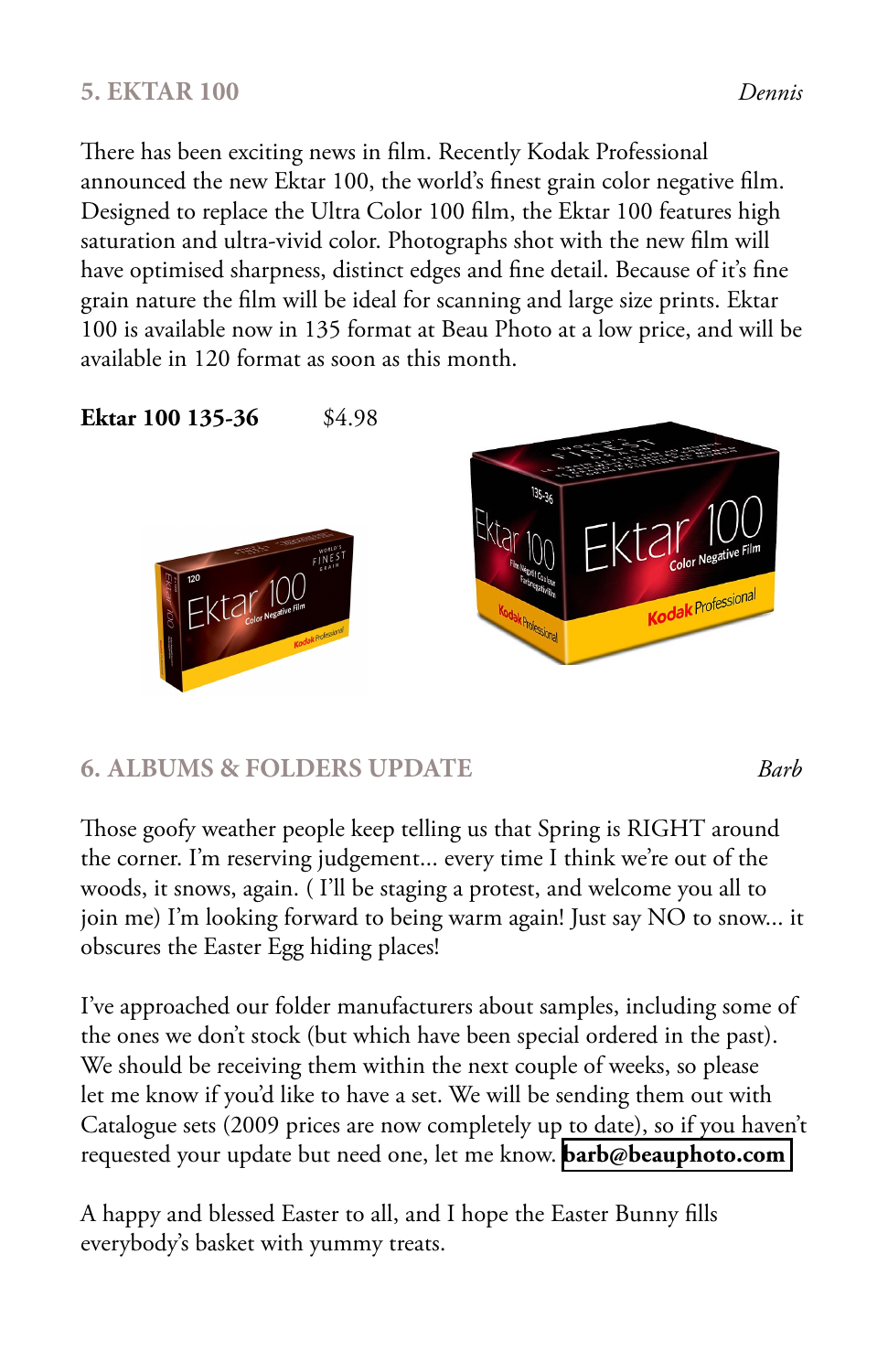# **7. RENAISSANCE ALBUMS** *Timshel*

**Hello all!** Welcome to this new month full of new joys and, if we are all lucky, new toys. If an album can be considered a toy, boy do we have a treat for you! From now on Beau Photo in partnership with Renaissance Albums will be offering a *50% off special on all divorce albums*! It's a new and untapped market, but absolutely genius in this day and age where divorces are the norm.

We've decided to help people learn from their mistakes by creating personalized breakup albums. So, whenever an anniversary or Valentines day rolls around, and we start to get tempted by rose tinted memories of the exes in our lives, all we have to do to recall just how annoying they really were is pull down that album off the shelf and take a look. It will all be there! The unpaid bills, the dirty socks, the love letters on hacked facebook accounts to their no longer secret lovers. Anything and everything can be recorded for the ages in a professional and fully archival style! Plus, if you order during the month of April you will receive a 3x3 pocket companion book, for those recent break ups, absolutely free! (Speak to Barb about the accompanying cards and folders)

And, if you hadn't already guessed, it is in fact April 1st, so everything you have just read is a lie of course, but I have to ask, wouldn't it be nice?

Back in reality we still have some old and mis-ordered stock on sale, so if you are interested let me know and I'll see what kind of fanta-bu-listic deal I can scrounge up for you!

**8. EVENTS PPOC SEE THE LIGHT** *National Convention 2009*  May 20-27 Regina, Saskatchewan. Featuring a speakers series from 12 professional photographers from all over Canada. Beau Photo will showcase out latest products at the convention.

**[http://seethelight.ca/](http://seethelight.ca/ )**

**PPA IMAGE EXPLORATIONS** July 12-16, Shawnigan Lake School. Image Explorations is a school recognized by the PPA for professional photography development. Learn everythig you have ever wanted to know about Photoshop, Wedding photography, portrait photography from the top instructors from around North America. This will be a week of dynamic professional development, fun, and fellowship with people who believe that